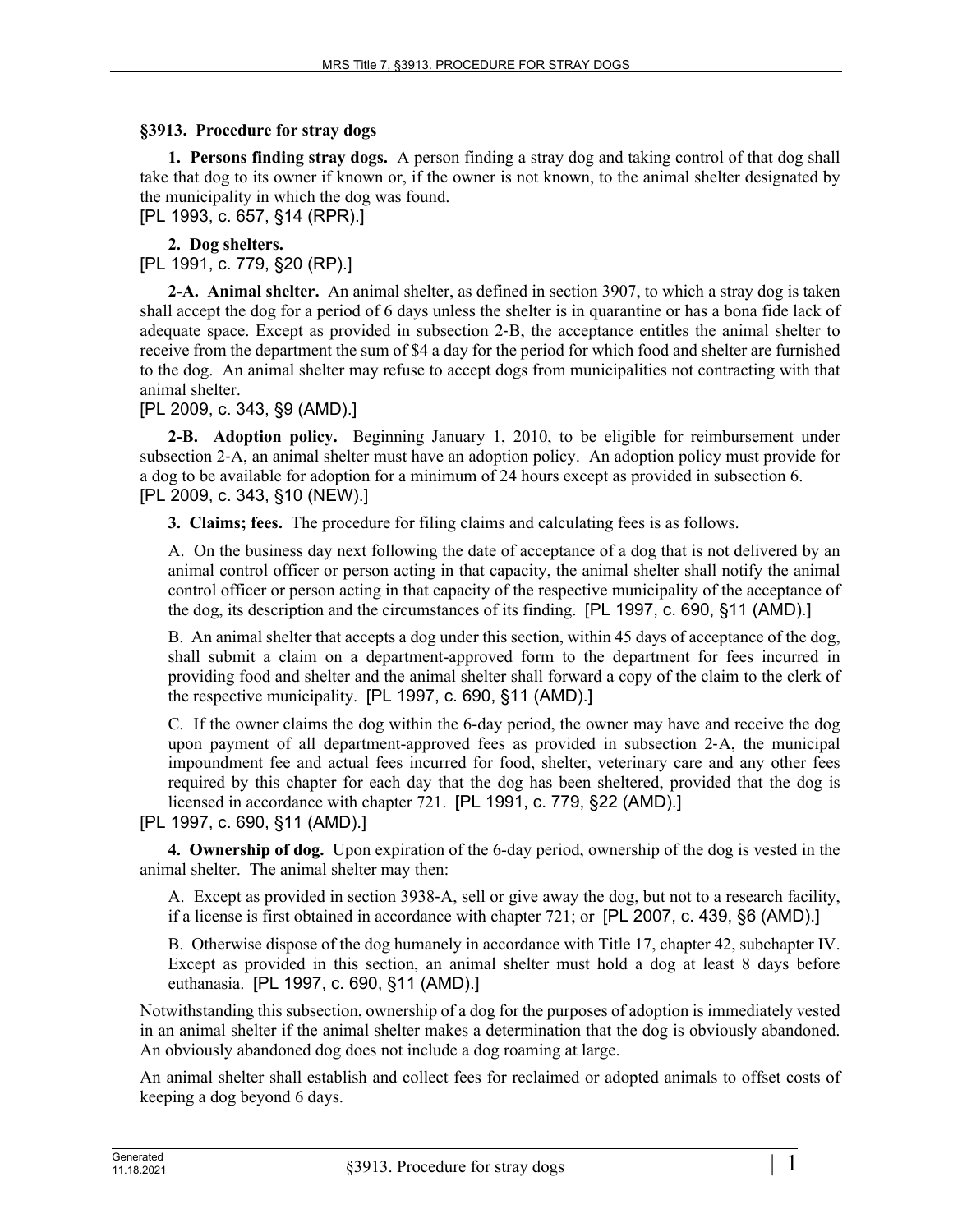None of the proceeds obtained from the sale, donation, adoption or other disposition of the dog may be deducted from the fee claimed.

Notwithstanding subsection 3, paragraph C, the previous owner may reacquire the dog at any time prior to its sale, donation or disposal upon payment of the municipal impoundment fee and actual fees incurred for food, shelter, veterinary care and any other fees required by this chapter for each day that the dog has been sheltered. In this case, no fee may be allowed by the department.

[PL 2007, c. 439, §6 (AMD).]

## **5. Euthanasia for sick or injured dogs.**

[PL 1997, c. 690, §11 (RP).]

**6. Euthanasia for severely sick, severely injured or extremely vicious dog.** A humane agent, an animal control officer or an animal shelter within the State may authorize in writing immediate euthanasia of a severely sick, severely injured or extremely vicious dog upon determining that the following conditions are met:

A. The clerk or animal control officer of the municipality where the dog was found has been notified of the dog's presence and the owner of the dog, if known, has been notified; and [PL 1997, c. 690, §11 (AMD).]

B. [PL 1997, c. 690, §11 (RP).]

C. A veterinarian states in writing that the dog's recovery from its injury or illness, given reasonable time and reasonable care, is doubtful or that the dog presents a danger to the public. [PL 1997, c. 690, §11 (AMD).]

Notwithstanding paragraphs A to C, a veterinarian may authorize immediate euthanasia if, in the veterinarian's judgment, there is no possibility of recovery for a severely injured or sick animal. [PL 1997, c. 690, §11 (AMD).]

**7. Immunity from civil liability.** A veterinarian, a humane agent, an animal control officer or an animal shelter is not civilly liable to any party for authorization made in accordance with subsection 6 nor is any person performing euthanasia under that authorization. [PL 1997, c. 690, §11 (AMD).]

**8. Regulation and inspection.** 

[PL 1991, c. 779, §23 (RP).]

**9. Violation.** 

[PL 1991, c. 779, §23 (RP).]

SECTION HISTORY

PL 1987, c. 383, §3 (NEW). PL 1991, c. 622, §§FF12-14 (AMD). PL 1991, c. 779, §§19-23 (AMD). PL 1991, c. 779, §52 (AFF). PL 1993, c. 468, §§6,7 (AMD). PL 1993, c. 657, §§14-17 (AMD). PL 1995, c. 268, §1 (AMD). PL 1997, c. 690, §11 (AMD). PL 2007, c. 439, §6 (AMD). PL 2009, c. 343, §§9, 10 (AMD).

The State of Maine claims a copyright in its codified statutes. If you intend to republish this material, we require that you include the following disclaimer in your publication:

*All copyrights and other rights to statutory text are reserved by the State of Maine. The text included in this publication reflects changes made through the First Special Session of the 130th Maine Legislature and is current through October 31, 2021. The text*  is subject to change without notice. It is a version that has not been officially certified by the Secretary of State. Refer to the Maine *Revised Statutes Annotated and supplements for certified text.*

The Office of the Revisor of Statutes also requests that you send us one copy of any statutory publication you may produce. Our goal is not to restrict publishing activity, but to keep track of who is publishing what, to identify any needless duplication and to preserve the State's copyright rights.